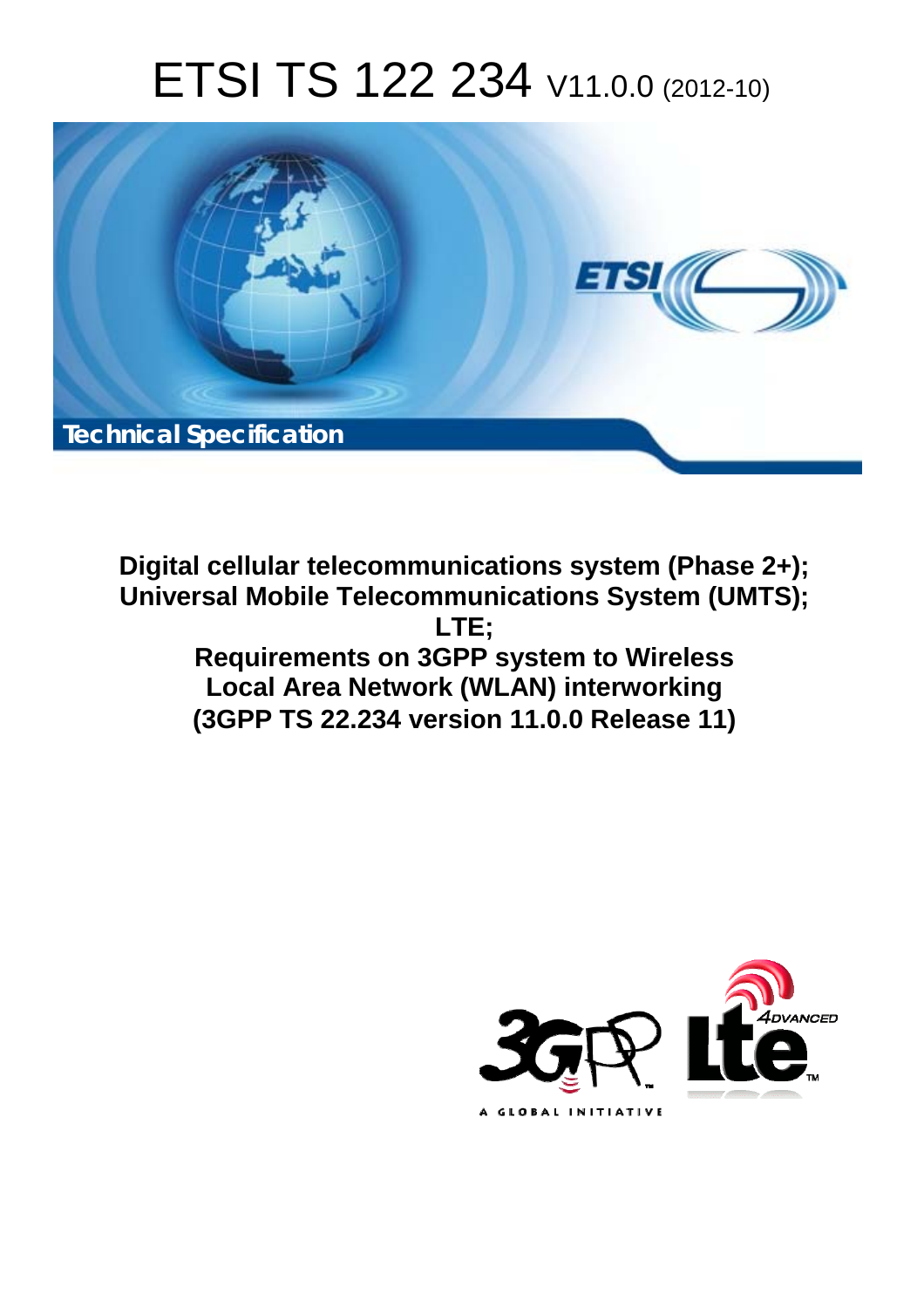Reference RTS/TSGS-0122234vb00

> Keywords GSM,LTE,UMTS

#### *ETSI*

#### 650 Route des Lucioles F-06921 Sophia Antipolis Cedex - FRANCE

Tel.: +33 4 92 94 42 00 Fax: +33 4 93 65 47 16

Siret N° 348 623 562 00017 - NAF 742 C Association à but non lucratif enregistrée à la Sous-Préfecture de Grasse (06) N° 7803/88

#### *Important notice*

Individual copies of the present document can be downloaded from: [http://www.etsi.org](http://www.etsi.org/)

The present document may be made available in more than one electronic version or in print. In any case of existing or perceived difference in contents between such versions, the reference version is the Portable Document Format (PDF). In case of dispute, the reference shall be the printing on ETSI printers of the PDF version kept on a specific network drive within ETSI Secretariat.

Users of the present document should be aware that the document may be subject to revision or change of status. Information on the current status of this and other ETSI documents is available at <http://portal.etsi.org/tb/status/status.asp>

If you find errors in the present document, please send your comment to one of the following services: [http://portal.etsi.org/chaircor/ETSI\\_support.asp](http://portal.etsi.org/chaircor/ETSI_support.asp)

#### *Copyright Notification*

No part may be reproduced except as authorized by written permission. The copyright and the foregoing restriction extend to reproduction in all media.

> © European Telecommunications Standards Institute 2012. All rights reserved.

**DECT**TM, **PLUGTESTS**TM, **UMTS**TM and the ETSI logo are Trade Marks of ETSI registered for the benefit of its Members. **3GPP**TM and **LTE**™ are Trade Marks of ETSI registered for the benefit of its Members and of the 3GPP Organizational Partners.

**GSM**® and the GSM logo are Trade Marks registered and owned by the GSM Association.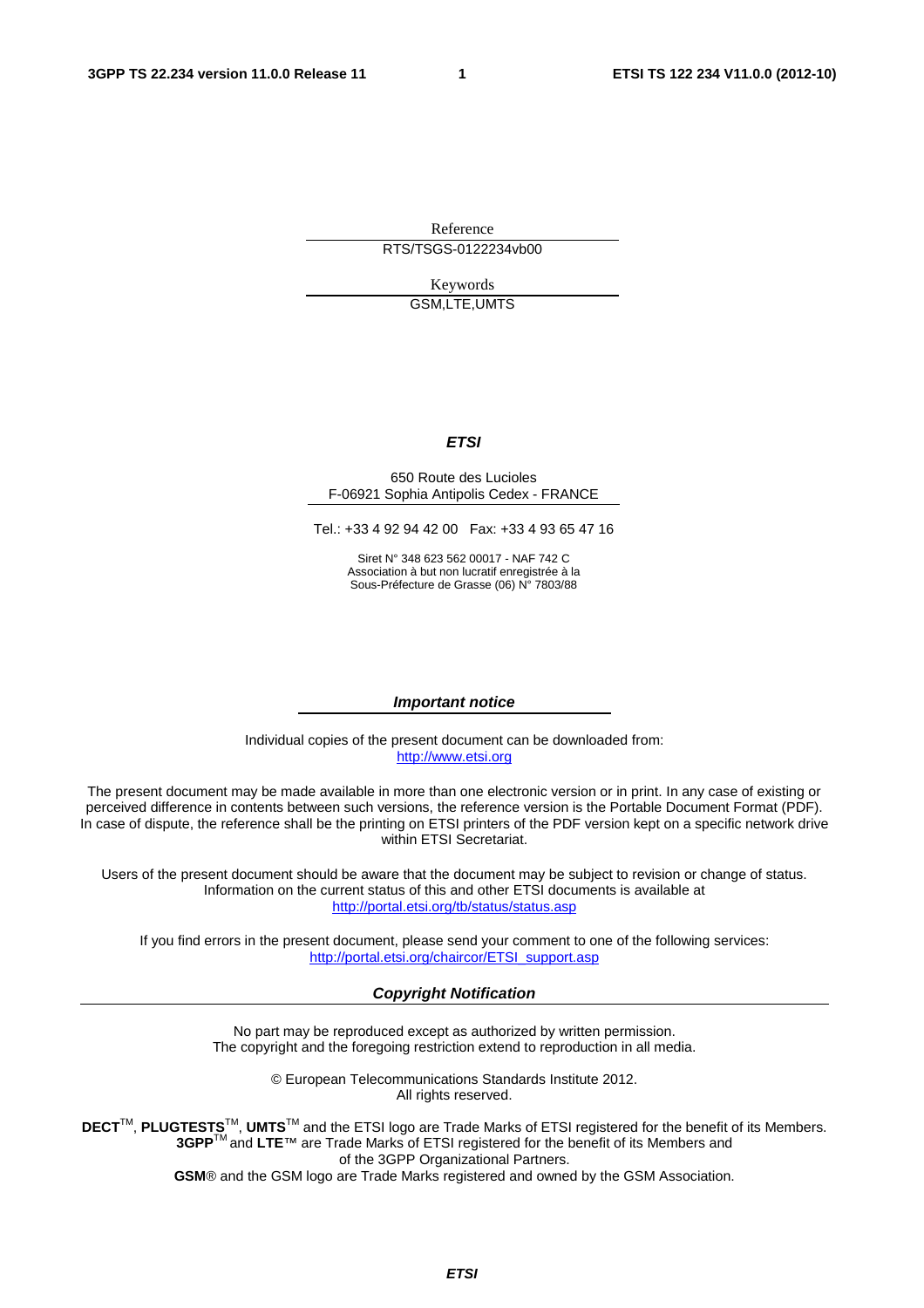# Intellectual Property Rights

IPRs essential or potentially essential to the present document may have been declared to ETSI. The information pertaining to these essential IPRs, if any, is publicly available for **ETSI members and non-members**, and can be found in ETSI SR 000 314: *"Intellectual Property Rights (IPRs); Essential, or potentially Essential, IPRs notified to ETSI in respect of ETSI standards"*, which is available from the ETSI Secretariat. Latest updates are available on the ETSI Web server [\(http://ipr.etsi.org](http://webapp.etsi.org/IPR/home.asp)).

Pursuant to the ETSI IPR Policy, no investigation, including IPR searches, has been carried out by ETSI. No guarantee can be given as to the existence of other IPRs not referenced in ETSI SR 000 314 (or the updates on the ETSI Web server) which are, or may be, or may become, essential to the present document.

# Foreword

This Technical Specification (TS) has been produced by ETSI 3rd Generation Partnership Project (3GPP).

The present document may refer to technical specifications or reports using their 3GPP identities, UMTS identities or GSM identities. These should be interpreted as being references to the corresponding ETSI deliverables.

The cross reference between GSM, UMTS, 3GPP and ETSI identities can be found under [http://webapp.etsi.org/key/queryform.asp.](http://webapp.etsi.org/key/queryform.asp)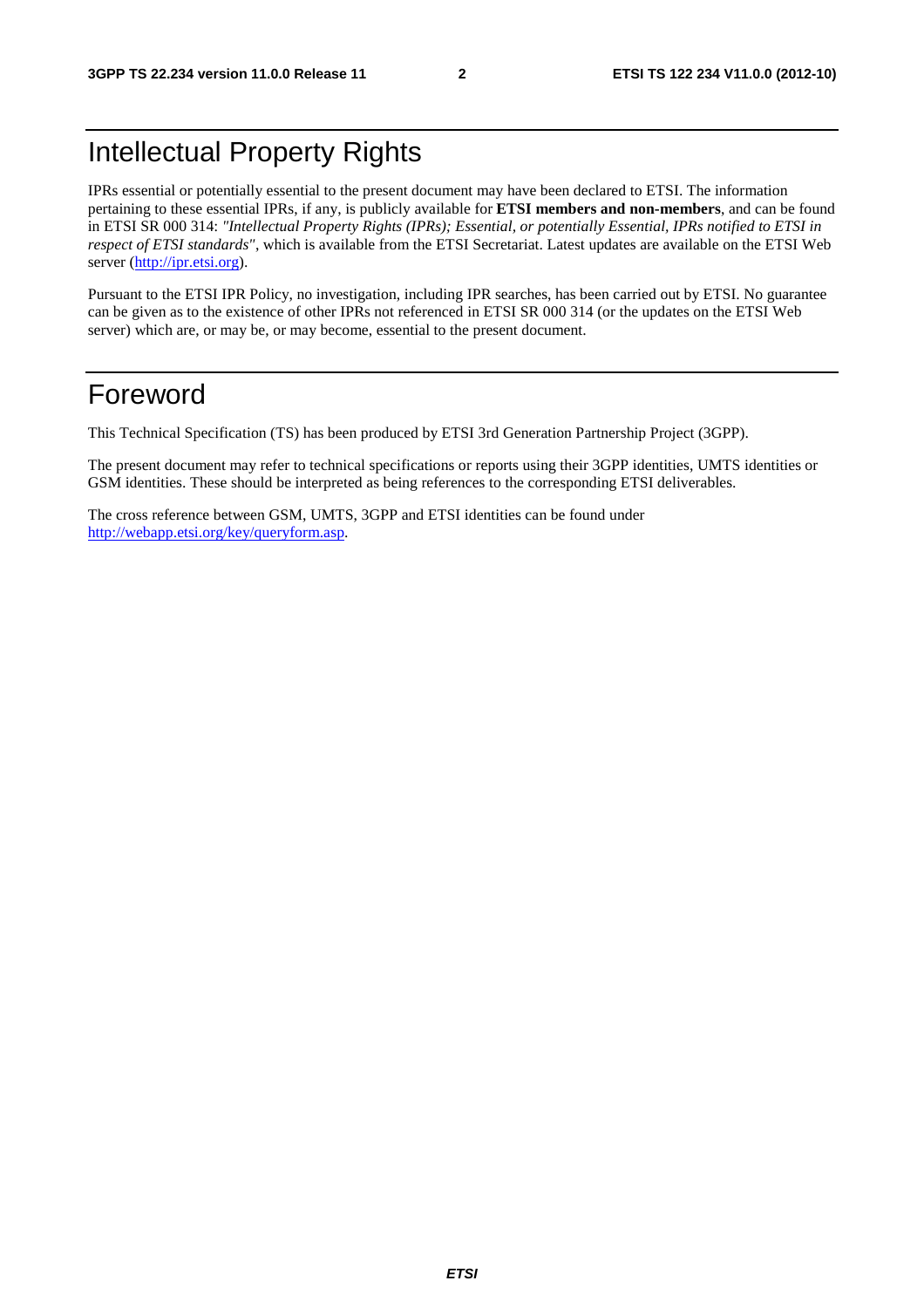$\mathbf{3}$ 

# Contents

| 1              |                               |  |  |  |  |
|----------------|-------------------------------|--|--|--|--|
| $\overline{2}$ |                               |  |  |  |  |
| 3<br>3.1       |                               |  |  |  |  |
| 3.2            |                               |  |  |  |  |
| 4              |                               |  |  |  |  |
| 5              |                               |  |  |  |  |
| 5.1            |                               |  |  |  |  |
| 5.1.1          |                               |  |  |  |  |
| 5.1.2          |                               |  |  |  |  |
| 5.1.3          |                               |  |  |  |  |
| 5.1.4          |                               |  |  |  |  |
| 5.1.5          |                               |  |  |  |  |
| 5.1.6          |                               |  |  |  |  |
| 5.1.7          |                               |  |  |  |  |
| 5.1.7.1        |                               |  |  |  |  |
| 5.1.7.2        |                               |  |  |  |  |
| 6              |                               |  |  |  |  |
| 6.1            |                               |  |  |  |  |
| 6.1.1          |                               |  |  |  |  |
| 6.1.2          |                               |  |  |  |  |
| 6.2            |                               |  |  |  |  |
| 6.3            |                               |  |  |  |  |
| 6.4            |                               |  |  |  |  |
| 6.5            |                               |  |  |  |  |
| 6.6            |                               |  |  |  |  |
| 7              |                               |  |  |  |  |
|                | <b>Annex A (informative):</b> |  |  |  |  |
|                |                               |  |  |  |  |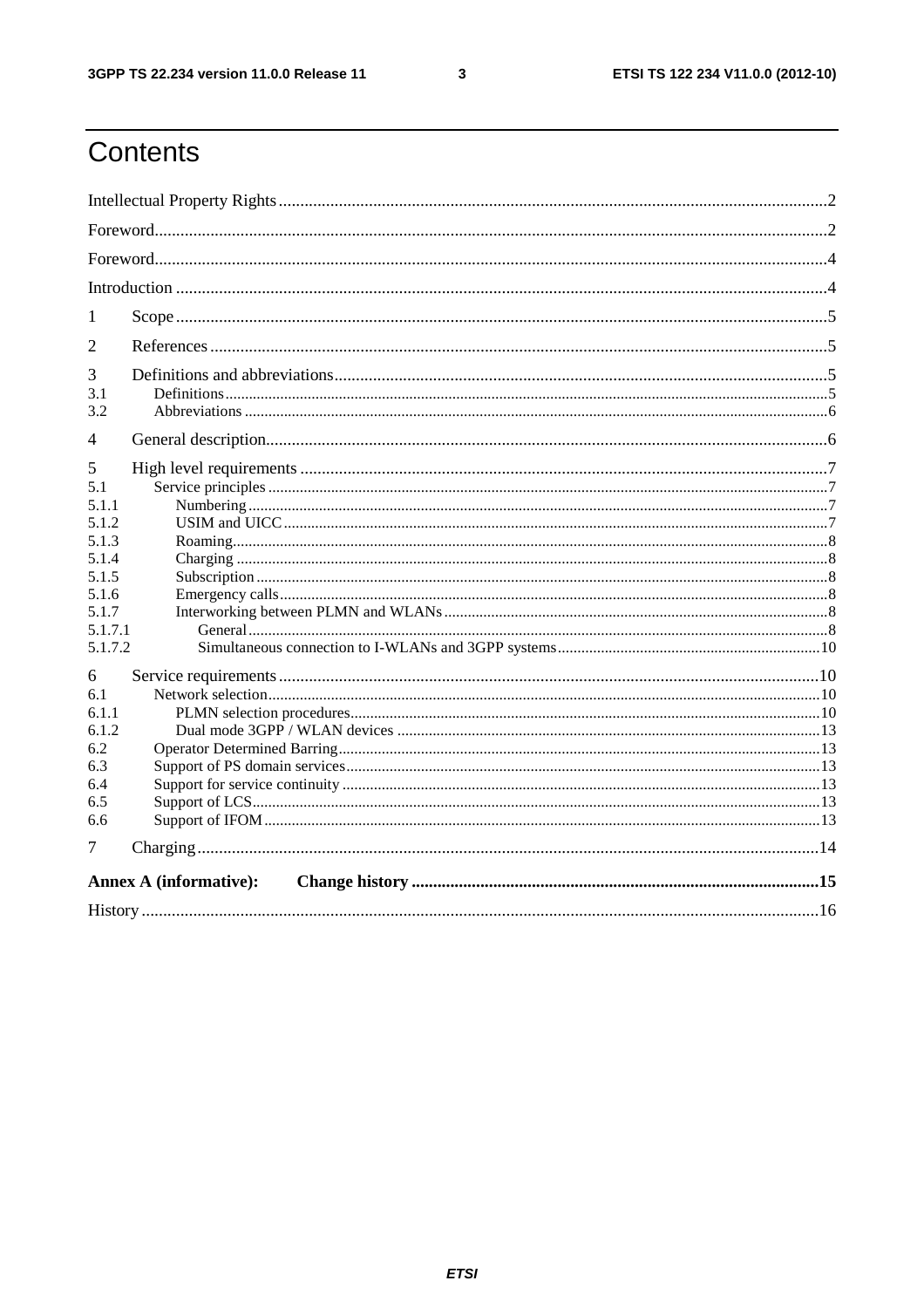# Foreword

This Technical Specification has been produced by the 3<sup>rd</sup> Generation Partnership Project (3GPP).

The contents of the present document are subject to continuing work within the TSG and may change following formal TSG approval. Should the TSG modify the contents of the present document, it will be re-released by the TSG with an identifying change of release date and an increase in version number as follows:

Version x.y.z

where:

- x the first digit:
	- 1 presented to TSG for information;
	- 2 presented to TSG for approval;
	- 3 or greater indicates TSG approved document under change control.
- y the second digit is incremented for all changes of substance, i.e. technical enhancements, corrections, updates, etc.
- z the third digit is incremented when editorial only changes have been incorporated in the document.

# Introduction

Interworking of WLAN systems with the 3GPP system was the subject of a feasibility study [2]. Suitable requirements were derived and incorporated into existing specifications. For this release, all requirements will be contained in the present document with suitable references in other specifications to guide the reader to I-WLAN requirements.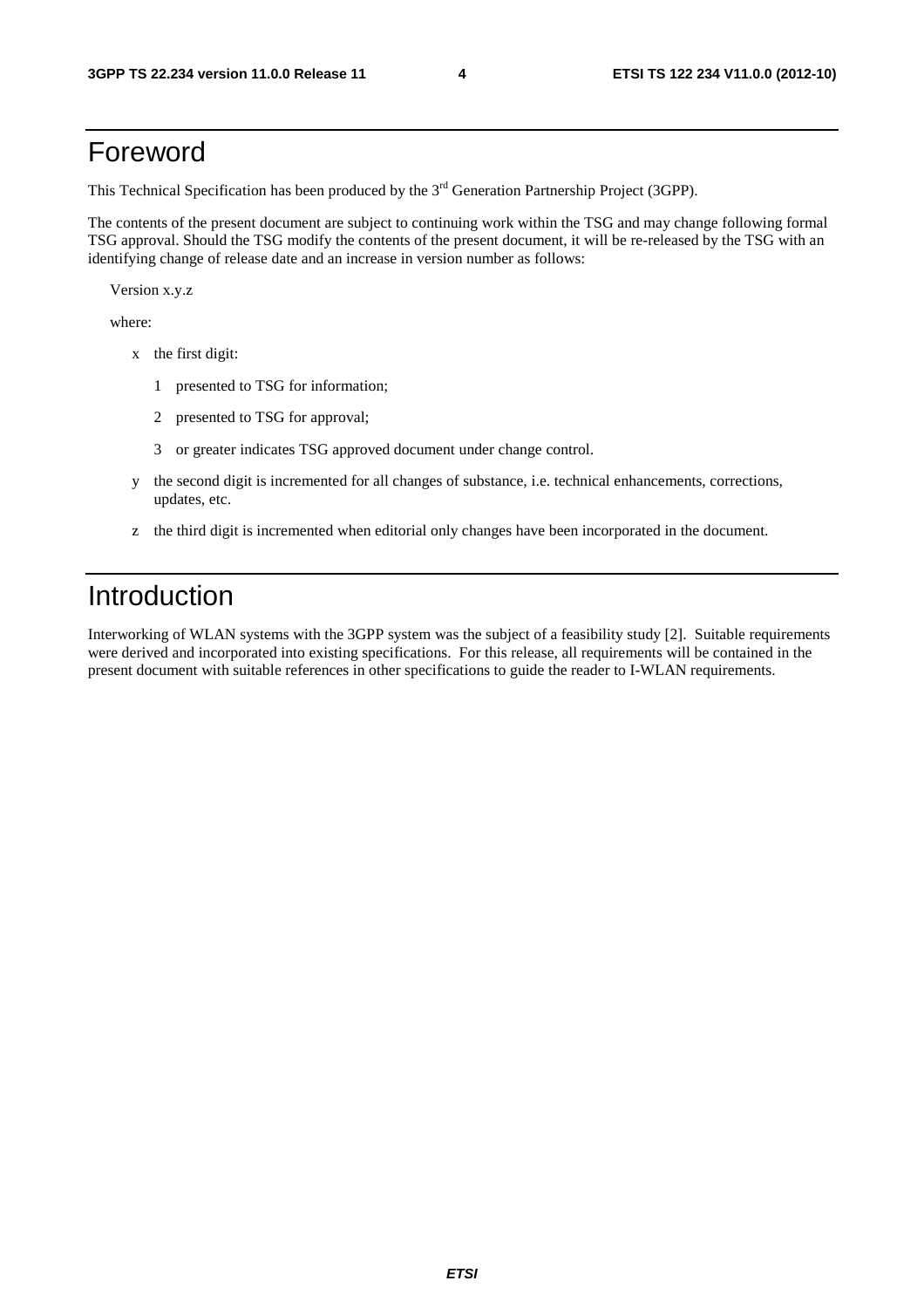### 1 Scope

The present document specifies the functional requirements placed on the 3GPP system for interworking WLAN with the 3GPP system. Guidance is given for WLAN operators intending to provide the interworked WLAN capability.

# 2 References

The following documents contain provisions which, through reference in this text, constitute provisions of the present document.

- References are either specific (identified by date of publication, edition number, version number, etc.) or non-specific.
- For a specific reference, subsequent revisions do not apply.
- For a non-specific reference, the latest version applies. In the case of a reference to a 3GPP document (including a GSM document), a non-specific reference implicitly refers to the latest version of that document *in the same Release as the present document*.
- [1] 3GPP TR 21.905: "Vocabulary for 3GPP Specifications".
- [2] 3GPP TR 22.934 (V6): "Feasibility study on 3GPP system to Wireless Local Area Network (WLAN) interworking".
- [3] RFC 2486: "The Network Access Identifier".
- [4] 3GPP TS 22.101: "Service principles".
- [5] 3GPP TS 22.129: "Handover Requirements between UTRAN and GERAN or other Radio Systems".
- [6] 3GPP TS 22.071: "Location Services (LCS); Stage1".
- [7] 3GPP TR 22.935: "Feasibility Study on Location Services (LCS) for Interworking-WLAN".
- [8] 3GPP TR 22.278: " Service requirements for the Evolved Packet System (EPS) ".

# 3 Definitions and abbreviations

#### 3.1 Definitions

For the purposes of the present document, the following terms and definitions apply

**3GPP-WLAN Interworking:** Used generically to refer to interworking between the 3GPP system and the WLAN family of standards

**3GPP PS based services**: All services transported by the 3GPP PS domain.

**Environment:** The type of area to be covered by the WLAN network of a 3GPP-WLAN interworking; e.g. public, corporate and residential

**Home WLAN:** The WLAN that is interworking with the HPLMN of the 3GPP-WLAN interworking user

**Interworking WLAN:** WLAN that interworks with a 3GPP system**.**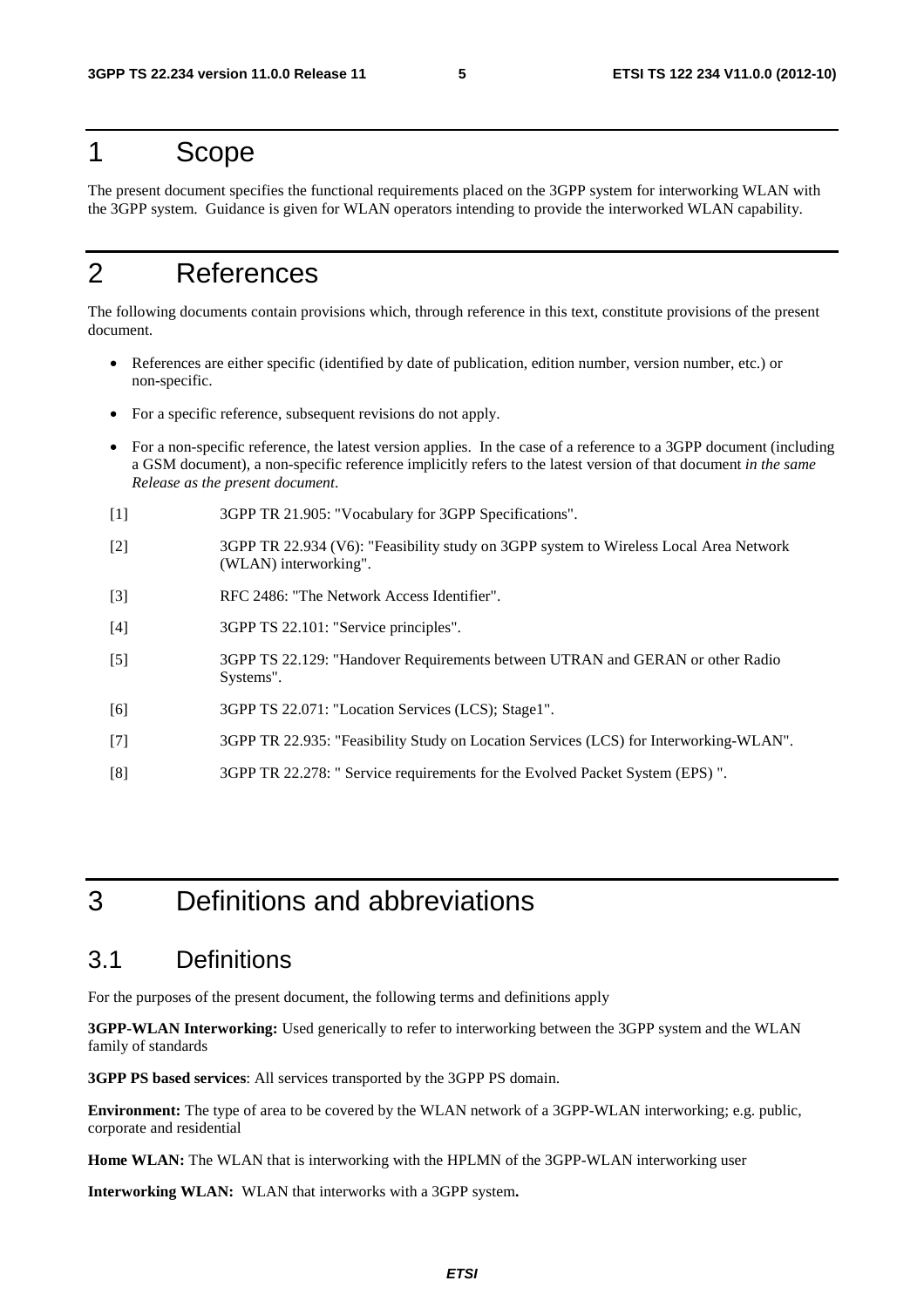**Offline Charging:** See [1]

**Online Charging:** See [1]

**Serving WLAN:** The interworking WLAN that the user is connected to, i.e. either a visited or a home WLAN.

**Visited WLAN:** An interworking WLAN that interworks only with a visited PLMN.

**WLAN coverage:** An area where wireless local area network access services are provided for interworking by an entity in accordance with WLAN standards.

**WLAN roaming**: The ability for a 3GPP-WLAN interworking user (subscriber) to function in a serving WLAN different from the home WLAN

### 3.2 Abbreviations

For the purposes of the present document, the following abbreviations apply:

| <b>APN</b>        | <b>Access Point Name</b>             |
|-------------------|--------------------------------------|
| <b>CDR</b>        | Charging Data Record                 |
| CS.               | Circuit Switched                     |
| GGSN              | <b>Gateway GPRS Support Node</b>     |
| <b>GPRS</b>       | <b>General Packet Radio Service</b>  |
| <b>HPLMN</b>      | Home PLMN                            |
| <b>IMS</b>        | IP Multimedia Subsystem              |
| IP                | <b>Internet Protocol</b>             |
| IPv4              | IP version 4                         |
| IP <sub>v</sub> 6 | IP version 6                         |
| <b>I-WLAN</b>     | Interworked / interworking WLAN      |
| <b>LCS</b>        | <b>Location Services</b>             |
| <b>PDG</b>        | Packet Data Gateway                  |
| <b>PLMN</b>       | Public Land Mobile Network           |
| PS.               | Packet Switched                      |
| <b>SIM</b>        | <b>Subscriber Identity Module</b>    |
| UE                | User Equipment                       |
| <b>UICC</b>       | <b>USIM</b> Integrated Circuit Card  |
| <b>USIM</b>       | Universal Subscriber Identity Module |
| <b>VPLMN</b>      | <b>Visited PLMN</b>                  |
| WLAN              | Wireless Local Area Network          |
|                   |                                      |

Further abbreviations are given in 3GPP TR 21.905 [1].

# 4 General description

The growth of public WLANs provides an opportunity for appropriately-equipped UEs to access HPLMNs and VPLMNs via the WLANs. As shown in Figure 1, the WLANs that provides this functionality are referred to as I-WLANs. The I-WLANs (represented by WLAN 1 through WLAN 3) are connected to PLMNs, enabling UEs to access 3GPP services on HPLMNs and VPLMNs. Services provided by WLANs directly to UEs that do not involve PLMNs are outside the scope of this specification. The solid lines identify elements that are within the 3GPP scope and the dashed lines identify elements which are not specified by 3GPP.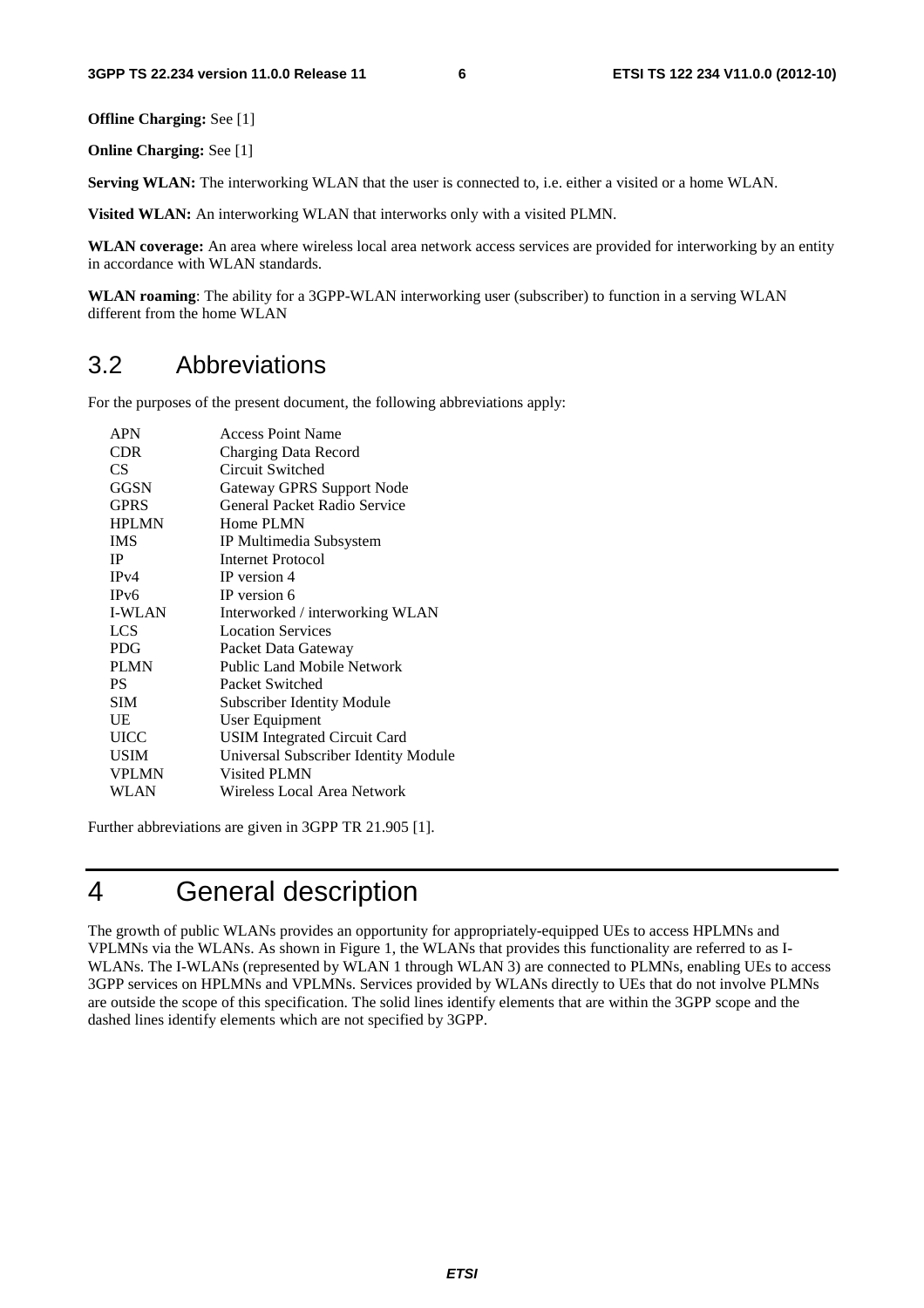

**Figure 1: WLAN-3GPP system block diagram** 

Network selection shall ensure that the user is connected to the highest priority PLMN when the HPLMN is not available. As a consequence the preference of an I-WLAN and connected PLMN may change from one country to another, even when the I-WLAN identity is unchanged.

Only UEs with WLAN capability are within the scope of this specification.

It is expected that the UEs with both WLAN and 3GPP radio access network capability will exist.

The access to the WLAN (as shown by the dashed line) is covered by specifications outside of 3GPP. Thus UEs must conform to those specifications to access the WLAN and to the 3GPP specifications in order to obtain 3GPP services from PLMNs through I-WLANs. The UE will have access to 3GPP services when its registration is confirmed by its HPLMN.

NOTE: Detailed background information is provided in clause 4 of [2].

# 5 High level requirements

### 5.1 Service principles

#### 5.1.1 Numbering

When the UE is connected via a I-WLAN, the addressing shall be based on Network Access Identifier (NAI) format (user@realm) as defined in RFC 2486 [3].

#### 5.1.2 USIM and UICC

Access via an I-WLAN shall be possible using earlier releases (than the current release) of the UICC or using a SIM.

Access to services via an I-WLAN with a single UICC shall be possible.

I-WLAN access parameters include operator and user preferences on network selection. It shall be possible to store I-WLAN access parameters on the USIM.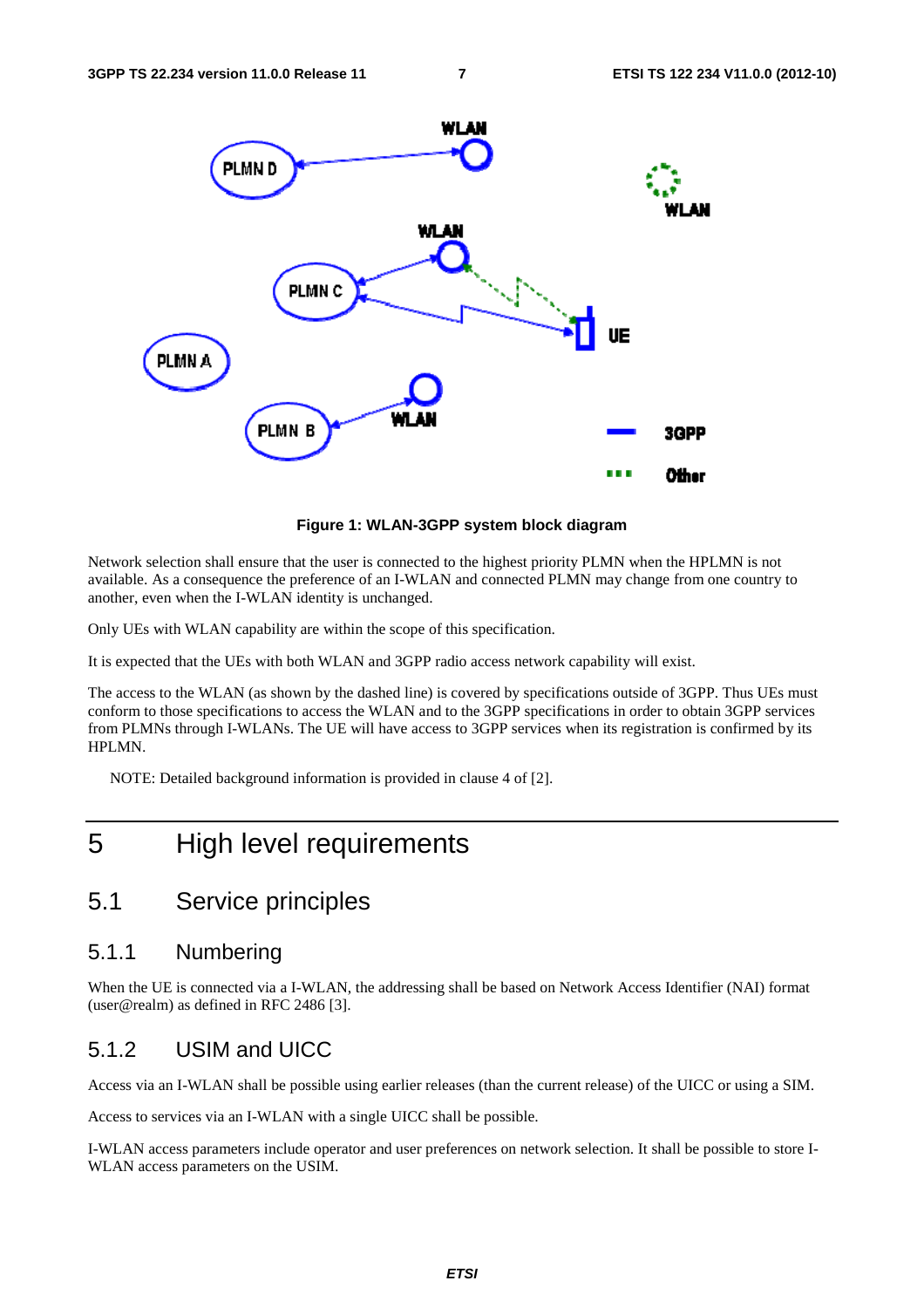For I-WLAN access and PLMN selection purposes, the WLAN UE shall by default use the I-WLAN access parameters stored in the UICC (if they are available).

### 5.1.3 Roaming

Roaming from the home environment to I-WLANs is required. The I-WLAN may be part of the home environment or a visited network. The interworking shall support the case where a 3GPP operator does not operate the I-WLAN.

#### 5.1.4 Charging

Charging in the 3GPP system shall not be compromised when access is via an I-WLAN.

#### 5.1.5 Subscription

The subscription to a network operator may identify the radio access technologies over which the subscriber may access their services e.g. I-WLAN.

#### 5.1.6 Emergency calls

Any attempt to make an emergency call shall be handled as defined in 3GPP TS 22.101[4].

#### 5.1.7 Interworking between PLMN and WLANs

#### 5.1.7.1 General

WLAN-3GPP system interworking is defined as a wireless IP connectivity service where the user obtains access via a Wireless LAN technology. It shall be possible to deploy the WLAN as an integral part of the 3GPP system or the two systems can be separate.

The 3GPP system shall be capable of interworking with one or more WLANs and a WLAN shall be capable of interworking with one or more 3GPP systems see figure 2.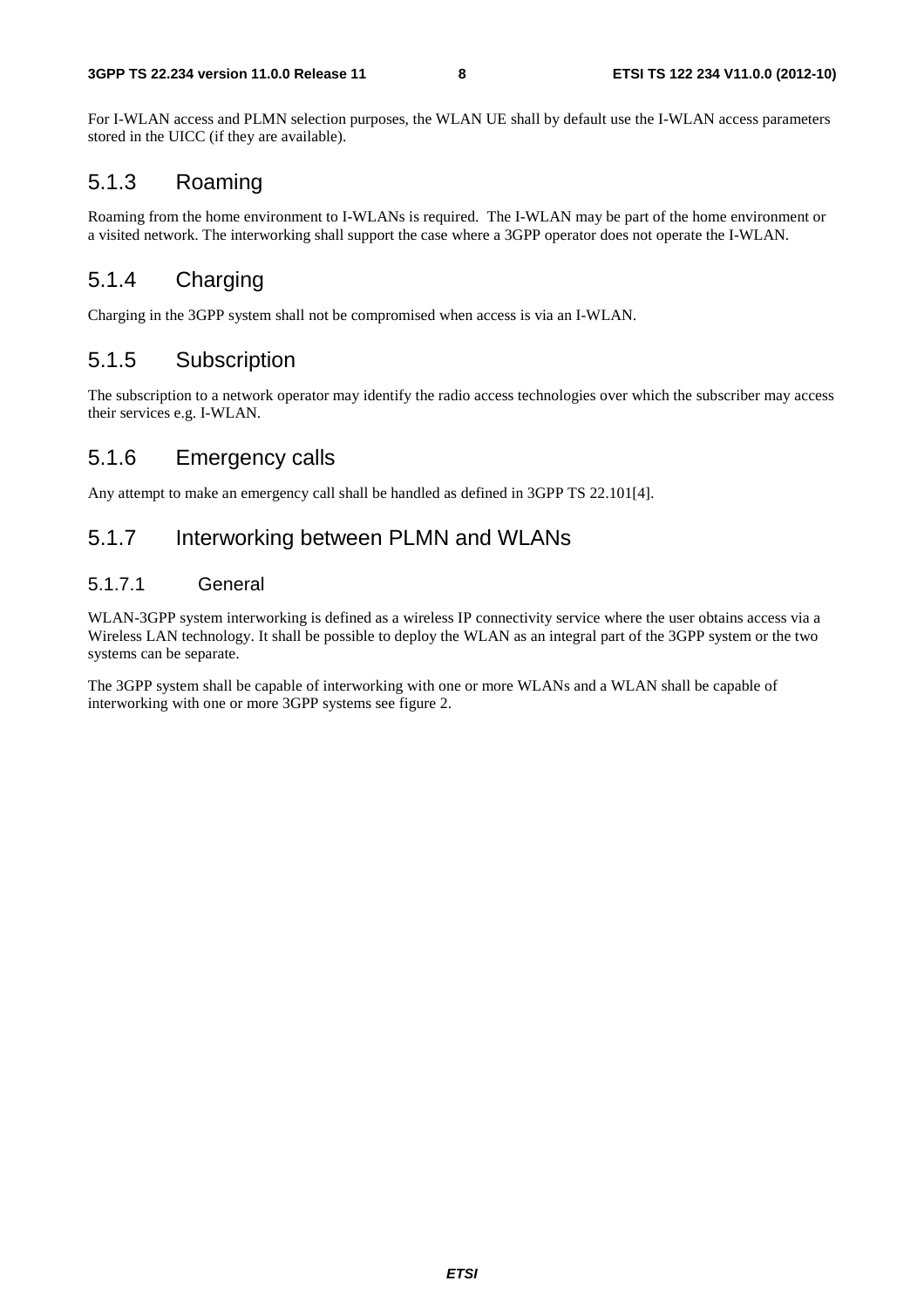

**Figure 2: WLAN-3GPP system interworking relationships** 

The service is subject to a 3GPP system subscription (see clause 15). Both IPv4 and IPv6 connectivity via a Wireless LAN (WLAN) shall be supported.

It is an operator decision as to the level of interworking supported. This can be broadly grouped as:

- 3GPP based access control and charging only. (Scenario 2 of TR 22.934 [2])
- Access to 3GPP PS based services, e.g. IMS. (Scenario 3 of TR 22.934 [2])
- Access to 3GPP PS based services with service continuity. The user may or may not notice a disruption in service, depending upon the level of service continuity supported. This is further defined in TS 22.129 [5]. (Scenarios 4 and 5 of TR 22.934 [2])
- NOTE: Further information on these levels of interworking and the use cases supported can be found in TR 22.934 [2].

The different levels of interworking supported are defined to be independent. Hence, it shall be possible for a network operator to provide a particular level of interworking independently to other levels of interworking.

NOTE: For example, it is possible for a network operator to provide a level of interworking to provide access to 3GPP PS based services (Scenario 3 of TR 22.934 [2]) without needing to provide the level of interworking for 3GPP based access control and charging (Scenario 2 of TR 22.934 [2]). In this case 3GPP USIM based authentication of the user is still needed before accessing 3GPP PS based services.

In addition to the general requirements on I-WLAN defined in the present document, the following requirements apply:

- When enabling access to 3GPP services that require separate authentication and access control, such as IMS, the service authentication and access control mechanisms for those services shall be used.
- It should be possible to provide access via I-WLAN on deployed WLAN devices.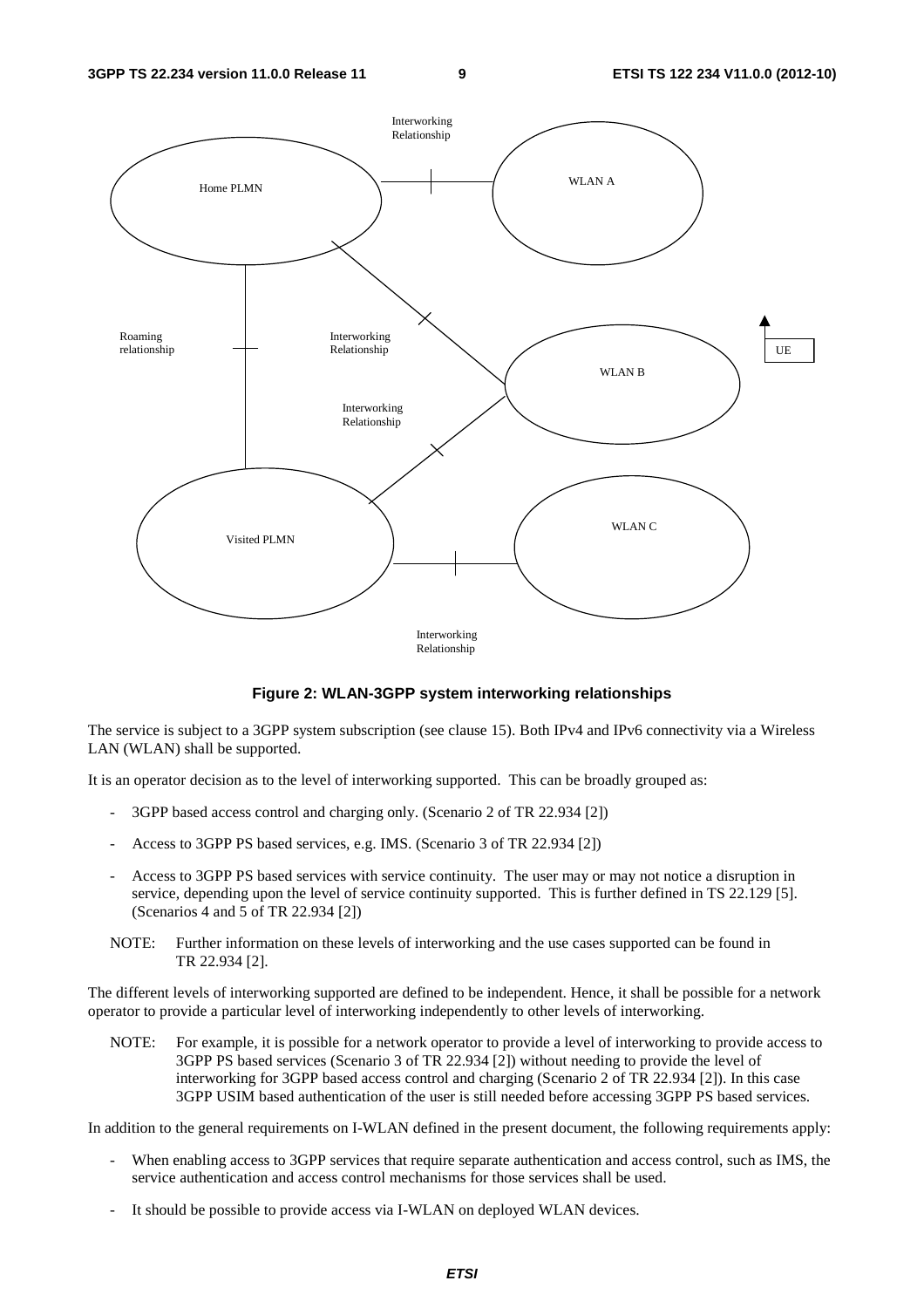#### 5.1.7.2 Simultaneous connection to I-WLANs and 3GPP systems

The 3GPP system shall support simultaneous connection to an I-WLAN and to the 3GPP systems for the following scenarios:

- For an integrated WLAN/3GPP device the user shall be able to make or receive a CS domain call without the need to drop the connection to the I-WLAN and visa versa.
- For an integrated WLAN/3GPP device the user shall be able to connect to both the PS domain and to the I-WLAN at the same time, to access different services. For example, this will allow the user to access the Presence service via the 3GPP system and the internet via the I-WLAN.
- The user shall be able to connect simultaneously to the 3GPP system and the I-WLAN with multiple devices (which have separate UICCs) on the same subscription.

# 6 Service requirements

### 6.1 Network selection

The UE shall support both manual and automatic network selection mechanisms (modes) as standardized.

The UE shall use the last network selection mode used, as the default mode, at every switch-on.

The user shall be given the opportunity to change the network selection mode at any time. As an optional feature of the ME, the user shall be able to set a preference in the ME for the mode that shall be used at switch on. If set then the ME shall select this preference rather than the default mode.

When selecting a PLMN that is accessed via an interworked WLAN the UE shall be able to determine if the home or preferred PLMNs are available. The I-WLAN and PLMN selection shall adhere to operator and end user preferences using similar procedures as for Network Selection without WLAN interworking. This set of preferences may be different from the preferences used for direct 3GPP access. In manual network selection the user shall be able to request a list of available PLMNs via interworked WLANs. The detailed procedures are described below.

- NOTE 1: The 3GPP operator may have agreements with multiple I-WLANs in the area and has preference over which WLAN to connect to based on the services supported.
- NOTE 2: The adaptation of the Network Selection procedures to the WLAN interworking environment should take into account performance criteria (e.g. power consumption, network load).
- NOTE 3: The preference of an I-WLAN and connected PLMN may change from one country to another, even when the I-WLAN identity is unchanged.

### 6.1.1 PLMN selection procedures

#### **General**

For the purpose of selecting a PLMN two lists may be present in the UICC: the "User Controlled PLMN Selector list for I-WLAN" and the "Operator Controlled PLMN Selector list for I-WLAN". It is not mandatory for the UICC to support these lists, however if the "Operator Controlled PLMN Selector list for I-WLAN" is supported then the "User Controlled PLMN Selector list for I-WLAN" shall also be present. Both lists contain the preferred PLMNs for I-WLAN in priority order, and the "User Controlled PLMN Selector list for I-WLAN" has higher priority than the "Operator Controlled PLMN Selector list for I-WLAN". Where the UE supports these lists, it shall utilise all the information stored in the USIM related to network selection, e.g. the information in the Operator controlled PLMN Selector list for I-WLAN and the User Controlled PLMN Selector list for I-WLAN.

The purpose of the procedure is to enable the WLAN UE to find an I-WLAN, however, in case no PLMN is found to be supported by any of the available WLANs, the behaviour of the UE is not specified.

For the purpose of selecting the preferred I-WLAN in case multiple I-WLANs can support the connection to the desired PLMN and for optimising the PLMN selection, two lists may be present in the UICC: the "User Controlled WLAN identities list for I-WLAN" and the "Operator Controlled WLAN identities list for I-WLAN". It is not mandatory for the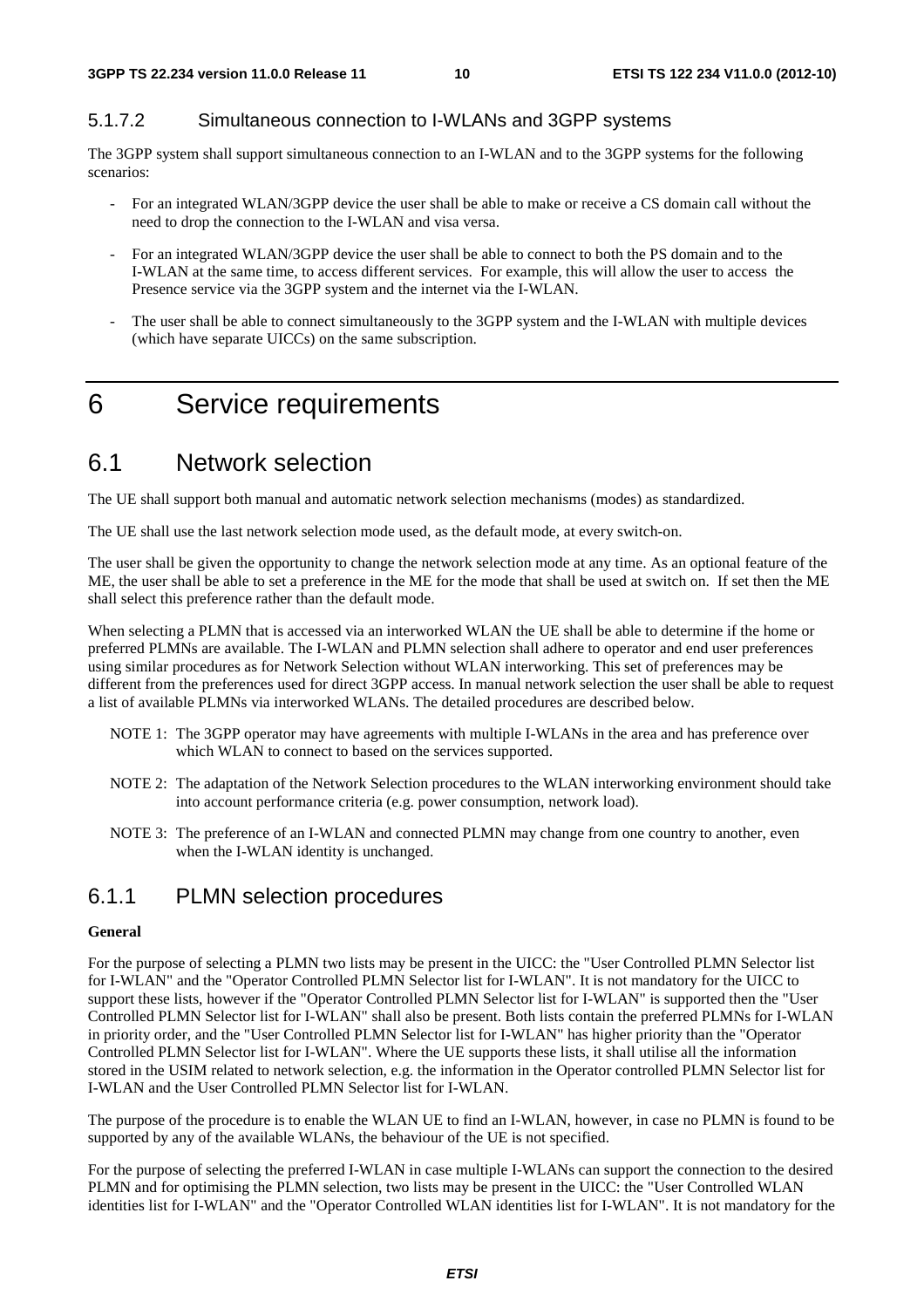UICC to support these lists, however if the "Operator Controlled WLAN identities list for I-WLAN" is supported then the "User Controlled WLAN identities list for I-WLAN" shall also be present. Both lists contain the preferred WLAN identities in priority order, and the "User Controlled WLAN identities list for I-WLAN" has higher priority than the "Operator Controlled WLAN identities list for I-WLAN".

If the "Operator Controlled PLMN Selector list for I-WLAN" and the "Operator Controlled WLAN identities list for I-WLAN" are present, it shall be possible to efficiently update these lists over-the-air.

At switch on, when in coverage of the last accessed I-WLAN as stored in the UE, the UE shall attempt to register with the last accessed PLMN via that I-WLAN. As an option, if the UE finds that it is also in coverage of an I-WLAN that is known to support HPLMN connectivity whilst searching for the last accessed I-WLAN , the UE may attempt to register with that I-WLAN and then attempt to register on the HPLMN. The HPLMN shall be able to control, by USIM configuration, the UE behaviour.

The default behaviour for a UE is to select the last registered I-WLAN and PLMN accessed via that I-WLAN.

#### **A) Automatic selection mode**

In the automatic mode the WLAN UE shall perform the following procedure:

- 1. For each of the WLANs available the WLAN UE shall attempt to discover the PLMNs available via the particular I-WLAN. If the UICC contains I-WLAN identities' preference lists, this initial step shall be done in the order of the "User Controlled WLAN identities list for I-WLAN" and then the "Operator Controlled WLAN identities list for I-WLAN". For each I-WLAN, if the WLAN UE receives a list of available PLMNs, then
	- 1a) The UE shall select an EHPLMN if the EHPLMN list is present or the HPLMN (derived from the IMSI) if the EHPLMN list is not present. In the case that there are multiple EHPLMNs present then the highest priority EHPLMN shall be selected
	- 1b) If the HPLMN is not found, the UE creates a list of PLMNs accessible over the particular WLAN
- 2. Among all the PLMNs obtained in step 1b), select a PLMN following this order:
	- i) PLMNs contained in the " User Controlled PLMN Selector list for I-WLAN" data file in the USIM in priority order, if the list is available;
	- ii) PLMNs contained in the "Operator Controlled PLMN Selector list for I-WLAN " data file in the USIM in priority order, if the list is available;
	- iii) PLMNs contained in the "User Controlled PLMN Selector list with access technology", if available;
	- iv) PLMNs contained in the "Operator Controlled PLMN Selector list with access technology", if available;
	- v) PLMNs contained in the optional "User Controlled PLMN Selector list for I-WLAN " in the ME in priority order, if the list is available;
	- vi) PLMNs contained in the optional "Operator Controlled PLMN Selector list for I-WLAN " in the ME in priority order, if the list is available;
	- vii) any other PLMN not included in the lists (randomly)
- 3. Attempt association with the highest priority I-WLAN in the I-WLAN identities' preference list (if available) providing connection to the PLMN selected in step 2 and attempt authentication with the selected PLMN.

#### **B) Manual selection mode**

In manual selection mode the WLAN UE shall perform the following procedure:

- 1. For each of the available WLANs the WLAN UE shall attempt to discover the PLMNs available via the particular WLAN.
- 2. If the WLAN UE receives a list of available PLMNs, then the WLAN UE presents the available PLMNs in the following order: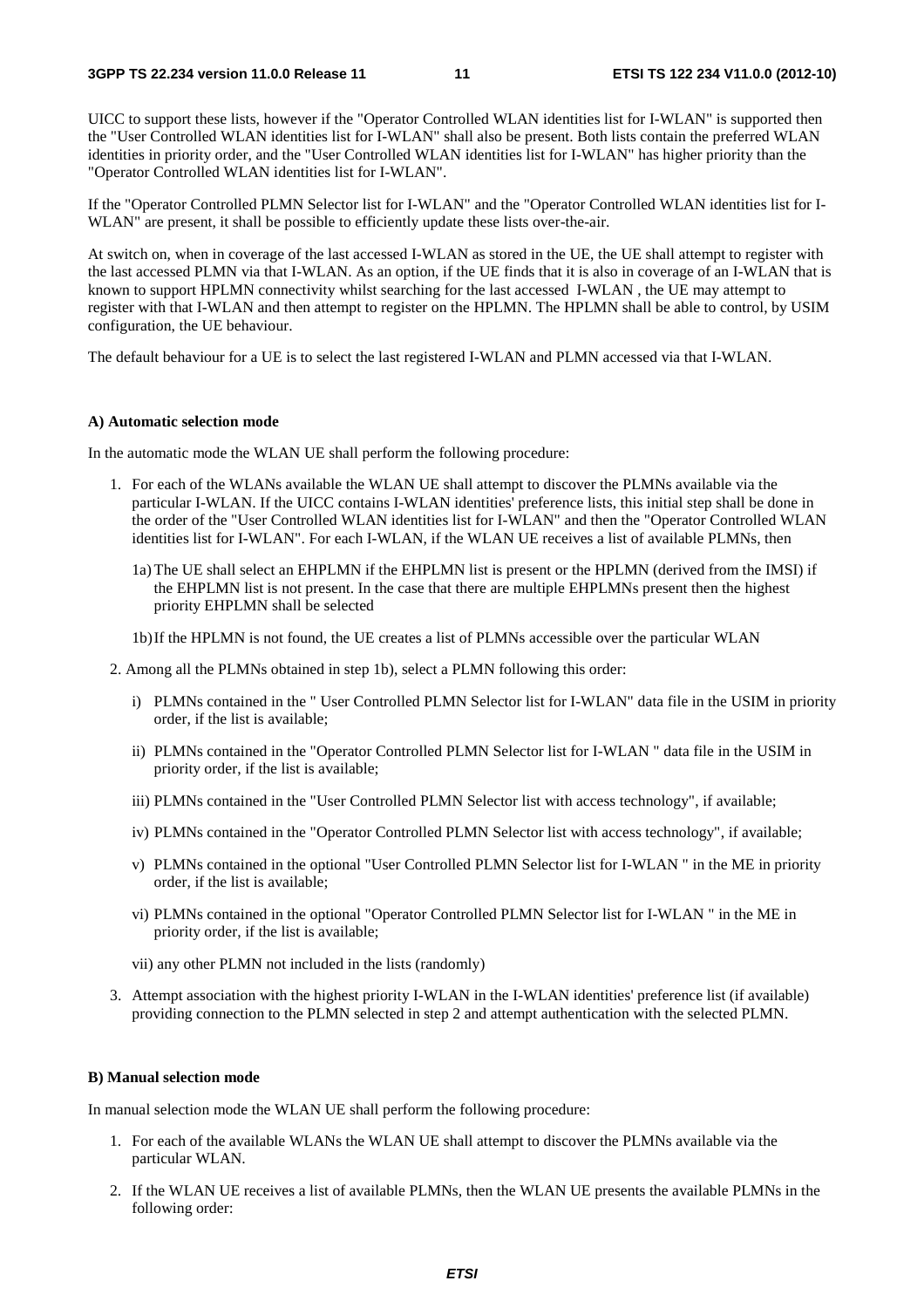- i) HPLMN (if the EHPLMN list is not present); or if one or more of the EHPLMNs are available then based on an optional data field on the USIM either the availability of the highest priority EHPLMN is to be presented to the user or all available EHPLMNs are presented to the user in priority order; if the data field is not present, then only the availability of the highest priority EHPLMN is presented;
- ii) PLMNs contained in the " User Controlled PLMN Selector list for I-WLAN " data file in the USIM in priority order, if the list is available;
- iii) PLMNs contained in the "Operator Controlled PLMN Selector list for I-WLAN " data file in the USIM in priority order, if the list is available;
- iv) PLMNs contained in the "User Controlled PLMN Selector list with access technology", if available;
- v) PLMNs contained in the "Operator Controlled PLMN Selector list with access technology", if available;
- vi) PLMNs contained in the optional "User Controlled PLMN Selector list for I-WLAN " in the ME in priority order, if the list is available;
- vii) PLMNs contained in the optional "Operator Controlled PLMN Selector list for I-WLAN " in the ME in priority order, if the list is available;
- viii) any other PLMN not included in the lists (in random order)

In case more than one I-WLAN gives access to the same PLMN, an indication of the I-WLAN identity should also be presented to the user. The HPLMN of the user may provide on the USIM additional information about the available PLMNs, if this is provided then the UE shall indicate that information that may be displayed to the user. This information, provided as free text may include:

- Preferred partner,
- roaming agreement status,
- supported services

Furthermore, the UE may indicate whether the available PLMNs are present on one of the PLMN selector lists (e.g, User Controlled PLMN Selector list for I-WLAN or Operator Controlled PLMN Selector list for I-WLAN) as well as not being present on any of the lists.

NOTE: it is possible to have repetitions of the same PLMN in the list presented to the user

3. Upon user selection of the desired PLMN the WLAN UE shall attempt to register on this PLMN. If more than one I-WLAN offers connection to the selected PLMN, then the WLAN UE shall attempt registration via the selected I-WLAN. To do so, the WLAN UE associates with the I-WLAN supporting the PLMN selected by the user and attempt authentication.

#### **C) Steering of Roaming**

Steering to a specific I-WLAN PLMN

It shall be possible for the HPLMN at any time to direct the UE to search for a specific PLMN connected by I-WLAN and, if it is available, move to that PLMN as soon as possible unless the UE is in manual mode. This PLMN shall then be regarded as the highest priority PLMN as defined by the operator. This process shall be done transparently and without inconvenience to the user.

#### I-WLAN PLMN Redirection

It shall be possible for the HPLMN to request the UE to find and register on a different PLMN connected by I-WLAN from the one it is currently using or trying to register on if another PLMN is available. If the UE is in manual mode the UE shall ignore this request. The original PLMN shall then be treated as the lowest priority PLMN and would not be selected by the UE unless it is the only one available to the UE or has been selected in manual mode.

This process shall be done transparently and without inconvenience to the user.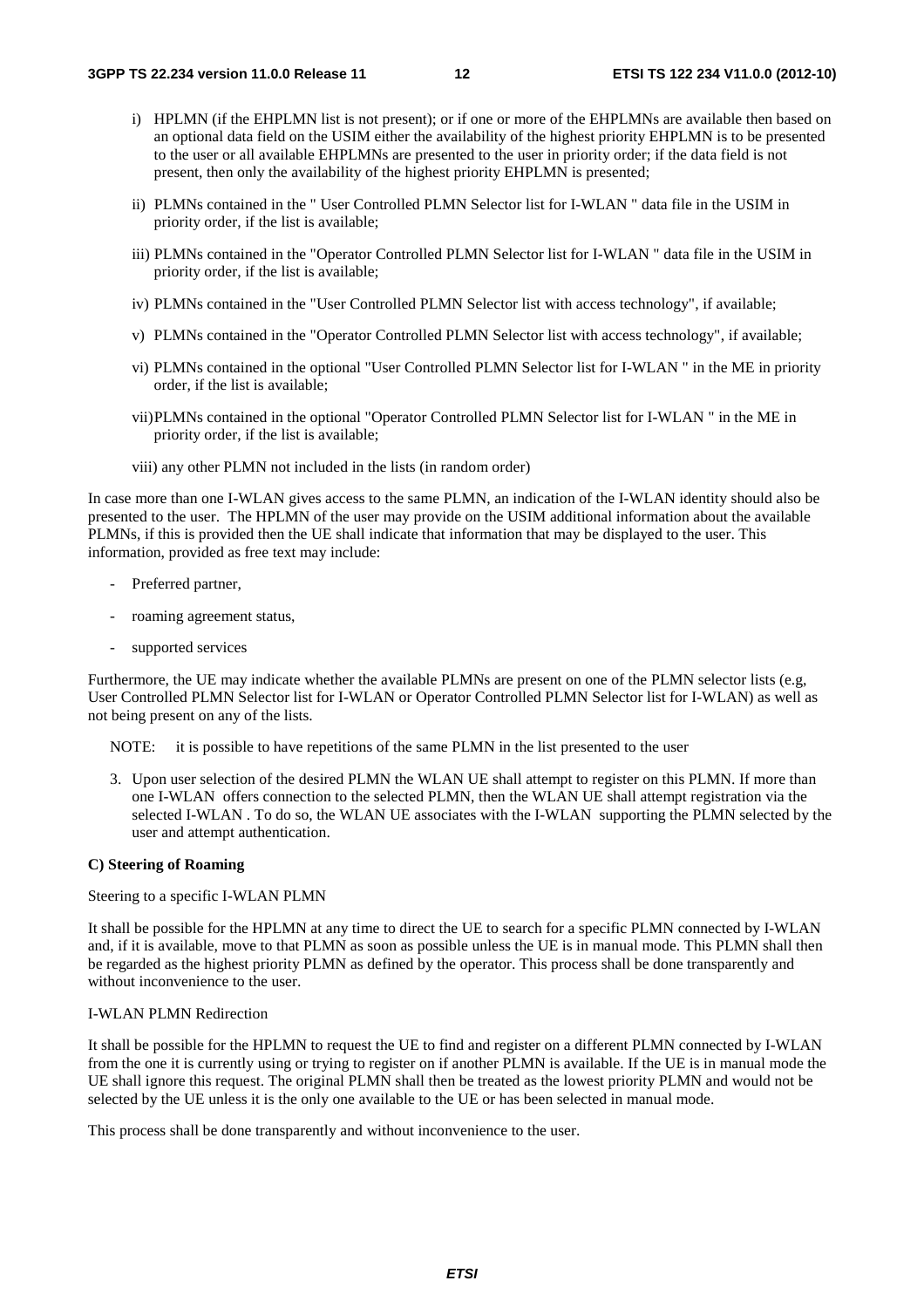### 6.1.2 Dual mode 3GPP / WLAN devices

The UE shall select between the available 3GPP systems and the WLANs by using similar procedures as for Network Selection without WLAN Interworking.

NOTE 1: The 3GPP operator may have agreements with multiple WLANs in the area and has preference over which WLAN to connect to based on the services supported.

### 6.2 Operator Determined Barring

Access to services via an interworking WLAN is different in nature to circuit and other 3GPP packet oriented services, and therefore has different requirements for Operator Determined Barring.

As described in the following categories, the Service Provider may at any time activate this feature and this shall terminate any relevant services in progress, and bar future requests for service covered by the barring category:

- It shall be possible to bar subscribers attached via an Interworking WLAN completely from the interworked service capabilities.
- It shall be possible to bar a subscriber from requesting interworking through access points that are within the HPLMN whilst the subscriber is WLAN connected via a VPLMN
- It shall be possible to bar a subscriber from requesting packet-oriented services from access points that are within the roamed to VPLMN.
- It shall be possible to bar a subscriber from requesting direct Internet access from access points that are within the I-WLAN

The term 'access point' is used to indicate the Network Element (e.g. PDG or GGSN) or part of the Network Element (e.g. PDG or GGSN) that is specified by a particular APN.

### 6.3 Support of PS domain services

I-WLAN shall support all services based on 3GPP System PS domain capabilities (e.g. IMS).

Support of real time IMS services will require QoS support in I-WLAN. If the I-WLAN does not offer sufficient support for QoS, best effort approach may be used.

When enabling access to 3GPP services that require separate authentication and access control, such as IMS, the service authentication and access control mechanisms for those services shall be used.

# 6.4 Support for service continuity

Service continuity between I-WLAN and 3GPP systems which allows ongoing 3GPP PS based services to survive a change of the access network shall be provided.

A change in service quality may occur as a consequence of the transition between systems due to the varying capabilities of the access technologies and their associated networks. As the target network may not support an equivalent service, it is possible that some services may not survive.

# 6.5 Support of LCS

The I-WLAN system shall be able to support LCS [6, 7].

# 6.6 Support of IFOM

The I-WLAN system shall be able to support IFOM as described in the related chapter of reference [8].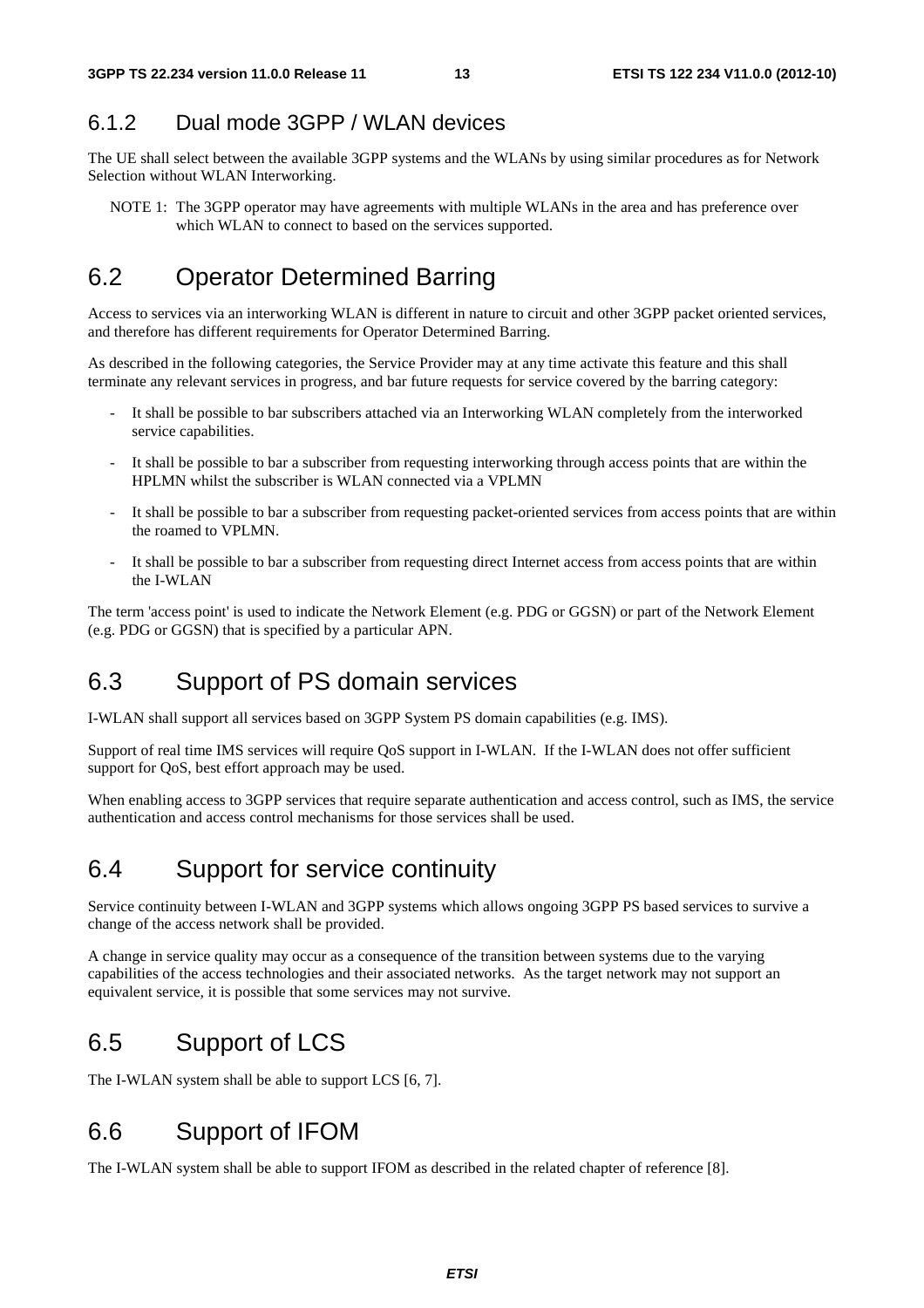# 7 Charging

The advent of I-WLAN may further enhance the ease of use for the mobile system user and virtually extend the effective coverage areas of each system. It shall be possible to charge the user for services offered by the interworking between WLAN and 3GPP system in terms of access, usage, etc which is an operator decision as to the level of interworking supported.

It shall be the role of the 3GPP system to process the I-WLAN access resource usage information into 3GPP compatible format (e.g. CDR).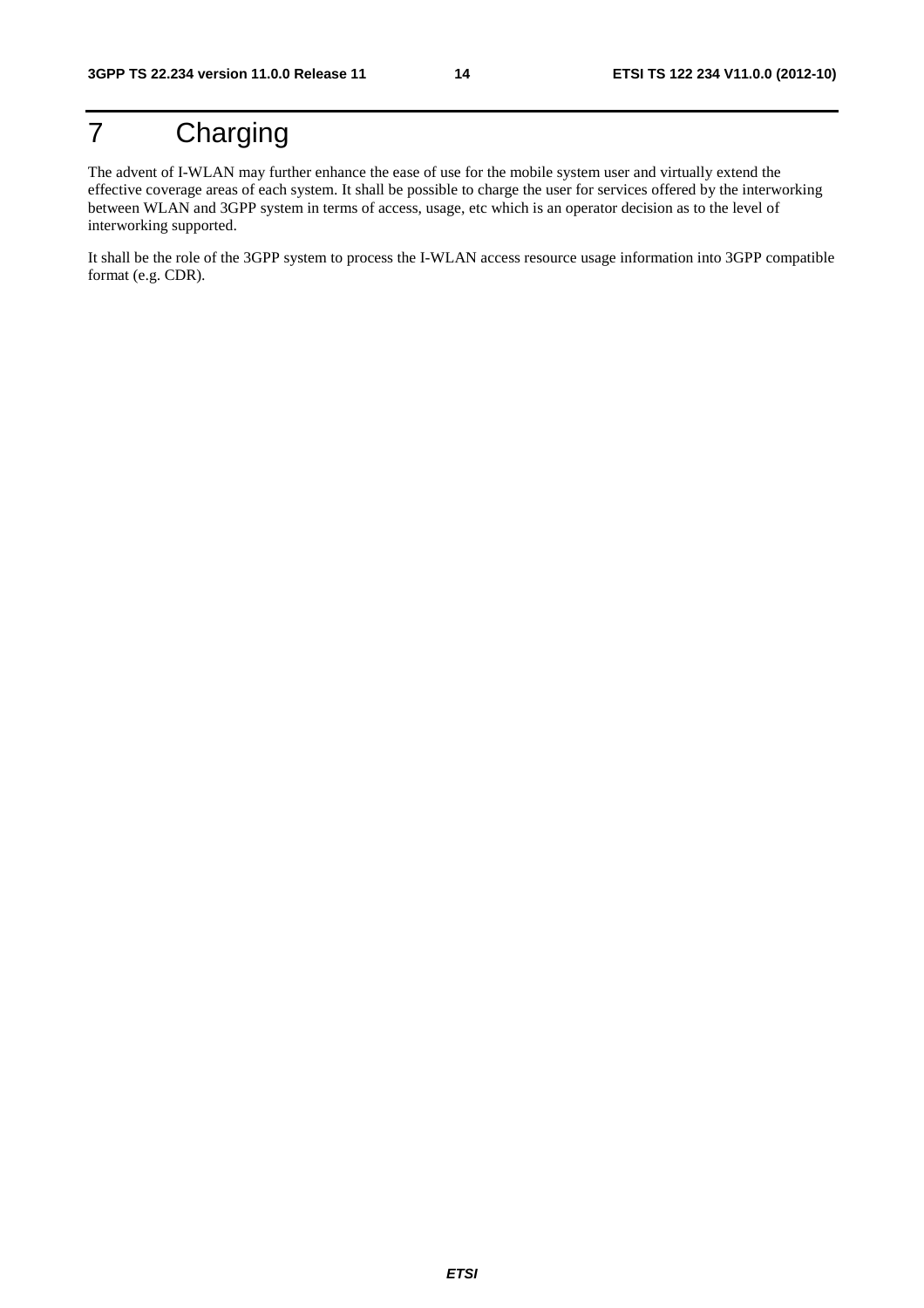٦

# Annex A (informative): Change history

 $\mathsf{r}$ 

|                 |                     |                     |             |           |              | <b>Change history</b> |                       |                                                                                              |       |                              |                     |
|-----------------|---------------------|---------------------|-------------|-----------|--------------|-----------------------|-----------------------|----------------------------------------------------------------------------------------------|-------|------------------------------|---------------------|
| TSG SA# SA Doc. |                     | <b>SA1 Doc</b>      | <b>Spec</b> | <b>CR</b> | <b>Rev</b>   | Rel                   |                       | <b>Cat Subject/Comment</b>                                                                   | Old   | <b>New</b>                   | WI                  |
| 01/2004         |                     | S1-040250           | 22.234      |           |              |                       |                       | <b>Creation of TS</b>                                                                        |       | 2.0.0                        | <b>WLAN</b>         |
| SA-23           |                     | SP-040100 S1-040250 | 22.234      |           |              | Rel-6                 |                       | Approved at SA #23                                                                           | 2.0.0 | 6.0.0                        | <b>WLAN</b>         |
| <b>SP-24</b>    |                     | SP-040295 S1-040527 | 22.234      | 0001      |              | Rel-6                 | F                     | Priority usage of UICC<br>parameters for I-WLAN                                              | 6.0.0 | 6.1.0                        | <b>WLAN-CR</b>      |
| SP-24           |                     | SP-040294 S1-040528 | 22.234      | 0002      |              | Rel-6                 | F                     | Addition of a definition of 3GPP<br>PS based services                                        | 6.0.0 | 6.1.0                        | <b>WLAN</b>         |
| $SP-24$         |                     | SP-040294 S1-040531 | 22.234      | 0003      |              | Rel-6                 | $\overline{\text{c}}$ | TS 22.234 Addition of clause 4.<br><b>General Description</b>                                | 6.0.0 | 6.1.0                        | <b>WLAN</b>         |
| SP-24           |                     | SP-040475 S1-040549 | 22.234      | 0004      | $\mathbf{1}$ | $Rel-6$               | B                     | Selection of a PLMN accessed<br>via an I-WLAN                                                | 6.0.0 | 6.1.0                        | <b>WLAN</b>         |
| $SP-25$         |                     | SP-040506 S1-040710 | 22.234      | 0005      |              | Rel-6                 | F                     | Clarification to WLAN PLMN<br>Selection                                                      | 6.1.0 | 6.2.0                        | <b>WLAN</b>         |
| $SP-25$         | SP-040506 S1-040711 |                     | 22.234      | 0006      |              | Rel-6                 | F                     | Use of the SSID List at WLAN<br><b>PLMN Selection</b>                                        | 6.1.0 | 6.2.0                        | <b>WLAN</b>         |
| SP-25           |                     | SP-040506 S1-040712 | 22.234      | 0007      |              | Rel-6                 | F                     | Clarification of Interworking<br>between PLMN and WLANs<br>clause 5.1.7.1                    | 6.1.0 | 6.2.0                        | <b>WLAN</b>         |
| SP-25           |                     | SP-040506 S1-040715 | 22.234      | 0008      |              | Rel-6                 | F                     | Clarification of the relationship<br>between different levels of<br><b>WLAN</b> interworking | 6.1.0 | 6.2.0                        | <b>WLAN</b>         |
| SP-25           |                     | SP-040506 S1-040726 | 22.234      | 0009      |              | Rel-6                 | F                     | Clarification on the WLAN<br>identities lists for I-WLAN<br>selection                        | 6.1.0 | 6.2.0                        | <b>WLAN</b>         |
| $SP-26$         |                     | SP-040737 S1-040995 | 22.234      | 0010      |              | $ReI-7$               | B                     | New features of I-WLAN                                                                       | 6.2.0 | 7.0.0                        | <b>WLAN-SC</b>      |
| <b>SP-27</b>    |                     | SP-050066 S1-050206 | 22.234      | 0011      |              | Rel-7                 | С                     | Over-the-air update of I-WLAN<br>operator lists                                              | 7.0.0 | 7.1.0                        | <b>WLAN-SC</b>      |
| $SP-27$         |                     | SP-050066 S1-050209 | 22.234      | 0012      |              | Rel-7                 | F                     | Editorial change and addition of<br>missed abbreviation                                      | 7.0.0 | 7.1.0                        | <b>WLAN-SC</b>      |
| <b>SP-27</b>    |                     | SP-050061 S1-050208 | 22.234      | 0014      |              | Rel-7                 | Α                     | Requirements for Support of<br>3GPP PS services                                              | 7.0.0 | 7.1.0                        | <b>WLAN-CR</b>      |
| <b>SP-28</b>    |                     | SP-050222 S1-050525 | 22.234      | 0017      | L.           | Rel-7                 | F                     | Correction of a faulty reference<br>in 22.234                                                | 7.1.0 | 7.2.0                        | TEI7                |
| <b>SP-28</b>    |                     | SP-050222 S1-050532 | 22.234      | 0018      |              | Rel-7                 | В                     | Clarification of LCS in I-WLAN                                                               | 7.1.0 | 7.2.0                        | I-WLAN,<br>LCS      |
| SP-30           |                     | SP-050739 S1-051234 | 22.234      | 0019      |              | Rel-7                 | F                     | Addition of missing reference in<br>TS 22.234                                                | 7.2.0 | 7.3.0                        | I-WLAN              |
| SP-32           |                     | SP-060305 S1-060587 | 22.234      | 0021      |              | Rel-7                 | Α                     | Deletion of ODB requirments on<br>direct internet access and<br><b>WLAN 3GPP IP Access</b>   | 7.3.0 | 7.4.0                        | <b>WLAN-SC</b>      |
| SP-34           | SP-060921           |                     | 22.234      | 0022      |              | Rel-7                 | B                     | Re-introduction of ODB for I-<br><b>WLAN</b>                                                 | 7.4.0 | 7.5.0                        | <b>WLAN-SC</b>      |
| SP-35           |                     | SP-070123 S1-070093 | 22.234      | 0023      |              | Rel-8                 | F                     | Capability of UE to read USIM<br>information for I-WLAN Network<br>Selection                 | 7.5.0 | 8.0.0                        | <b>IWLANNS</b><br>D |
| $SP-35$         |                     | SP-070123 S1-070266 | 22.234      | 0024      | 1            | Rel-8                 | B                     | Steering of Roaming for PLMNs<br>connected by I-WLAN                                         | 7.5.0 | 8.0.0                        | <b>IWLANNS</b><br>P |
| SP-35           |                     | SP-070123 S1-070267 | 22.234      | 0025      | $\mathbf{1}$ | Rel-8                 | В                     | Requirement for presentation of<br>additional information in manual<br>mode                  | 7.5.0 | 8.0.0                        | <b>IWLANNS</b><br>P |
| SP-35           |                     | SP-070123 S1-070268 | 22.234      | 0026      | $\mathbf{1}$ | $\overline{Rel-8}$    | B                     | Network selection mode at<br>switch-on                                                       | 7.5.0 | 8.0.0                        | <b>IWLANNS</b><br>P |
| SP-36           |                     | SP-070480 S1-070648 | 22.234      | 0027      | 1            | Rel-8                 | B                     | The Last RPLMN                                                                               | 8.0.0 | 8.1.0                        | <b>IWLANNS</b>      |
| $SP-36$         |                     | SP-070363 S1-070651 | 22.234      | 0028      |              | Rel-8                 | B                     | Addition of EHPLMN to I-WLAN<br>selection                                                    | 8.0.0 | 8.1.0                        | <b>IWLANNS</b><br>P |
| $SP-46$         |                     | SP-090848 S1-094464 | 22.234      | 0031      | 2            | <b>Rel-10</b>         | B                     | Adding reference to 22.278 for<br><b>IFOM Requirements</b>                                   | 8.1.0 | 10.0.0                       | <b>IFOM</b>         |
| 2012-09         |                     |                     |             |           |              |                       |                       | Updated to Rel-11 by MCC                                                                     |       | $10.0.0$ 11.0.0 $\leftarrow$ |                     |